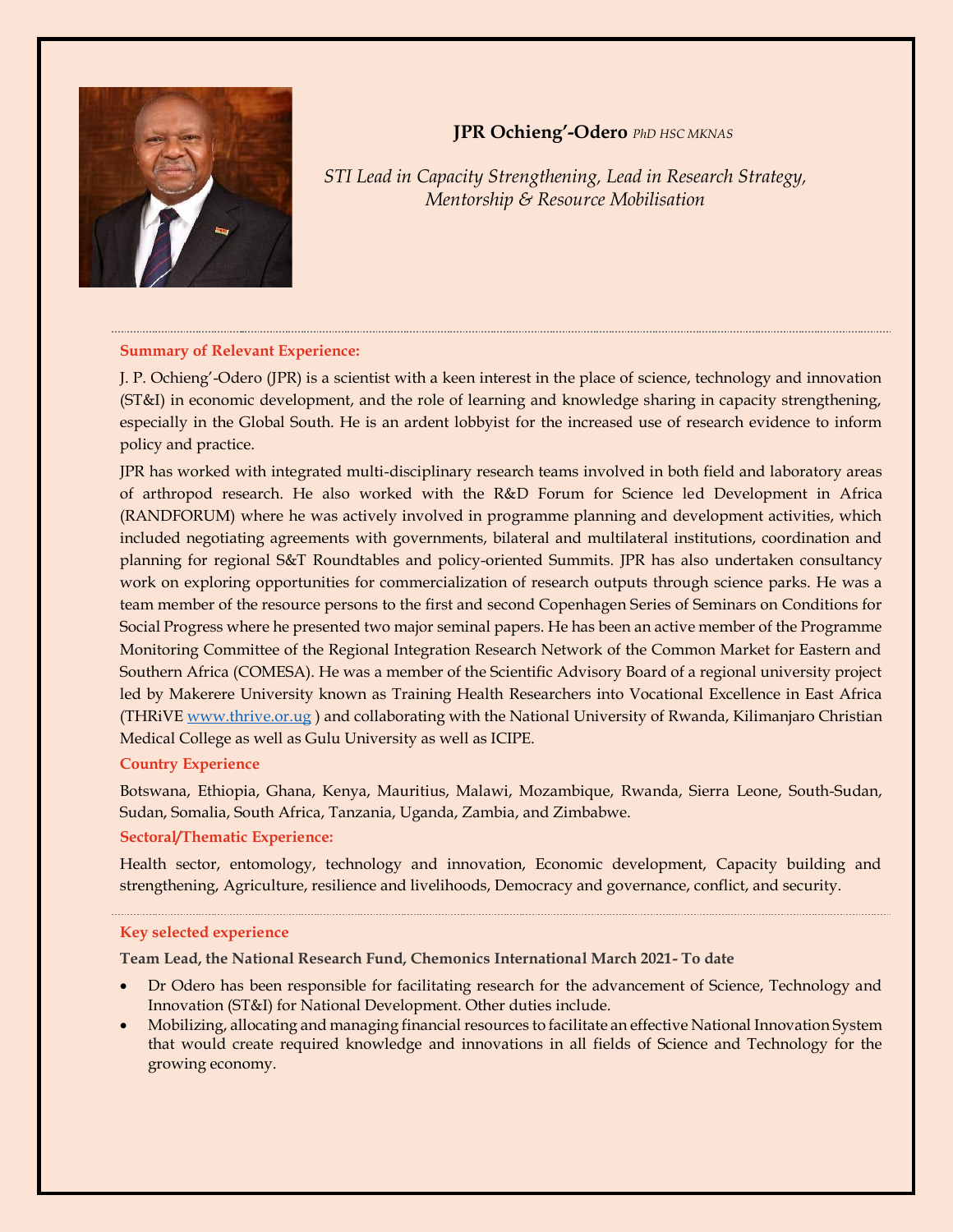- Managing several strategic funding schemes, some which are competitive grant awards comprising of training scholarships, postgraduate research fellowships, multidisciplinary research, institutional support grants and support for conferences all aimed at strengthening the national research capacity. He has managed and led over 300 local and international research organisations on project delivery.
- Providing technical advice to research organisations on research methodologies, including research approaches that anchor donor's needs and specifications.
- Providing the overall strategic leadership of research and programme management portfolio at the National innovation and research centre.
- Inform thought leadership processes within approach to Africa components on evidence use in science, technology, and innovation in priority regions.

### **Team Lead – East Africa Research Fund, June 2015- March 2021**

JPR was the team lead for the The East Africa Research Fund (EARF www.earesearchfund.org) – a facility managed by PwC on behalf of the Foreign, Commonwealth & Development Office (FCDO) East Africa Research Hub (EARH). Through the hub, he supported FCDO country offices in eastern Africa (Kenya, Tanzania, Uganda, Rwanda, Ethiopia, Somalia, Sudan, and South Sudan) to use evidence to drive development impact and value for money, linking with UK's wider science and research agenda in the region. Other duties included;

- Creating institutional partnerships, collaborations and networks with international donors, local, regional and global research organisations to anchor FCDO's objectives to programme delivery.
- Raised the profile of the fund by attending conferences and workshops to enhance the understanding of the regional supply markets and the importance of research and evidence strategies in the East Africa Region.
- Leading the research and collating information on FCDO's thematic subject areas for evidence-informed changes in the policy and programming of FCDO in East Africa, national governments, county governments, international agencies, other donors, civil society, and private actors which benefit the poor and most vulnerable.
- Conducting research programme formulation and implementation from the inception to completion, including aligning knowledge management practices and strategies with research partners and key stakeholders and promoting evidence-based development research to key stakeholders at the local, national, and global level.
- Work with finance and contracts specialist on financial analysis and progress reporting on different research projects costs withing FCDO's standards and guidelines and conducting policy analysis pieces on different thematic areas of research and amplifying it to different stakeholders in the region.

## **Deputy Director and Head of Scientific Programmes -Consortium for National Health Research Sept 2008- Apr 2015**

- Leading outreach and assessments with research organizations on the Consortium for National health research and discuss the funding mechanism on public health projects implemented in Africa and beyond. Working with governments, INGOs, donor organisations, public and private sector.
- Lead the National Health Research technical review panel to develop research proposals and checks proposals for compliance against the submission list.
- Lead the entire grant evaluation process, including support to the local peer review panel in reviewing proposals and providing secretariat support to the panel's inputs and decision making with proposals feedback.
- Works with successful research organisations on finalizing research plan, reporting deliverables, and integrating the National Health research Fund management information with the programme monitoring system.